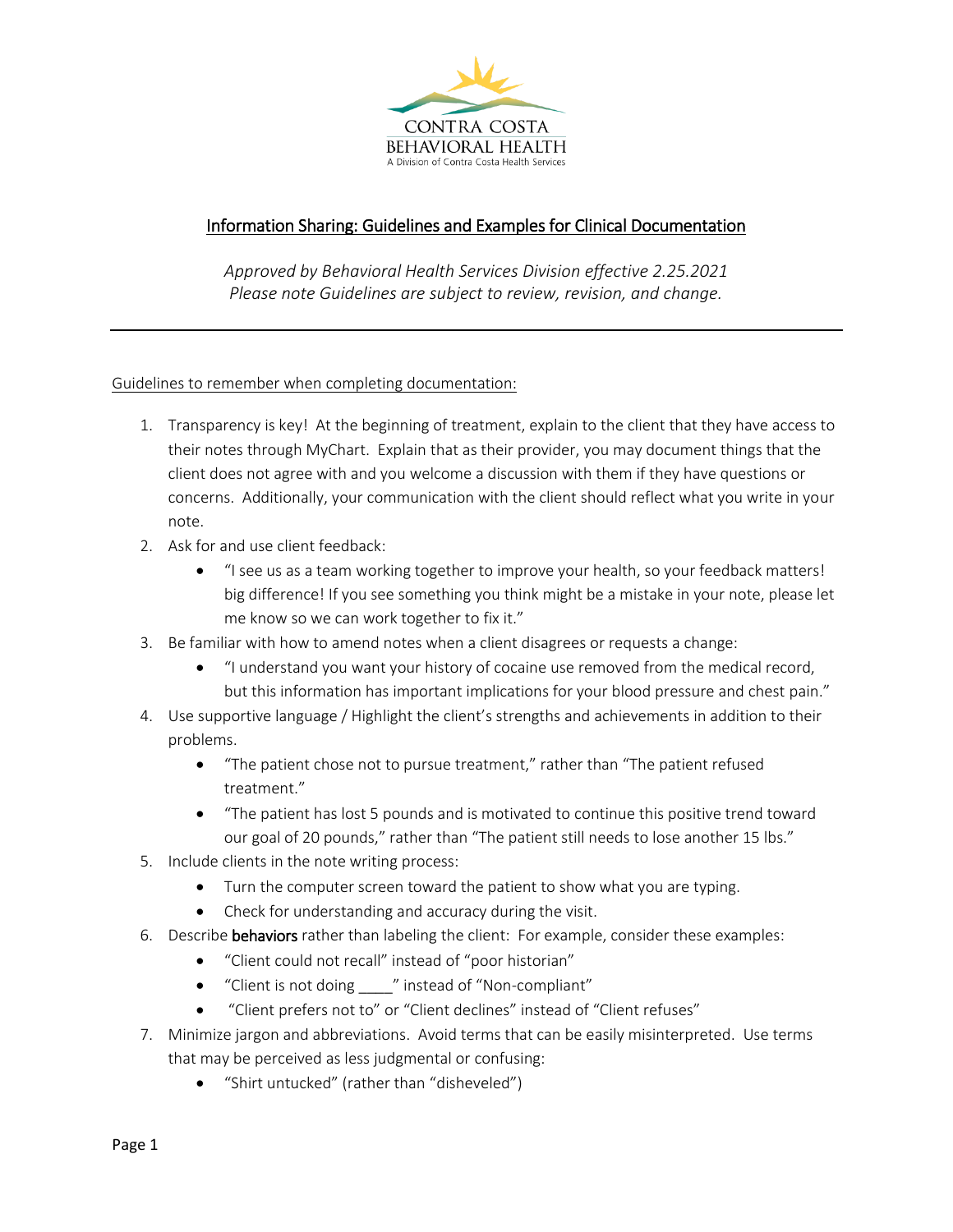

- "Short of breath" (rather than SOB)
- "Follow up" (rather than f/u)
- 8. Be more specific within notes. Instead of writing "client was depressed" consider listing the specific symptoms, such as "poor appetite," "loss of interest" or "sleep disturbances."
- 9. Do not include complaints about other staff members, whether from the patient, staff, or a doctor.
	- For example: If the staff cannot be reached, call another member of that discipline and document your conversation. Do not identify the staff who was not available, there may be a valid reason Avoid: Doctor/nurse/etc did not reply the writer's message/call.
	- Instead of writing "patient wants a new doctor because their doctor is mean", instead write "patient is requesting a change of provider because he/she believes another provider can help his/her obtain his/her treatment goals.

#### Examples of documentation in challenging situations:

#### Scenario 1: Client is experiencing delusions.

Mr. A is a man with schizophrenia who believes that the FBI has placed "invisible" microphones and cameras in his apartment. He takes 1 mg of risperidone daily "to keep my family off my back," but you are trying to get him to take a higher dose. You have tried to discuss his diagnosis with him, but he dismisses it, and believes that "schizophrenia was made up by the FBI to incarcerate subversives."

#### Sample note:

Mr. A says he is taking risperidone 1 mg daily, but he continues to be convinced that the FBI is monitoring him. We disagree on this, as we do about whether he has a psychiatric problem in the first place. I believe that a higher dose of risperidone would help him with the anxiety he feels about being monitored, but he firmly refused to increase the dose to 2 mg daily. I nevertheless urged him to consider a brief trial of the higher dose, to see if he noticed any benefit. We will continue to assess his overall level of anxiety and how it affects his daily functioning. I am concerned that his anxiety limits his ability to feel safe on a day-to-day basis. But on a happier note, he continues to be very interested in current events and reads newspapers and books extensively.